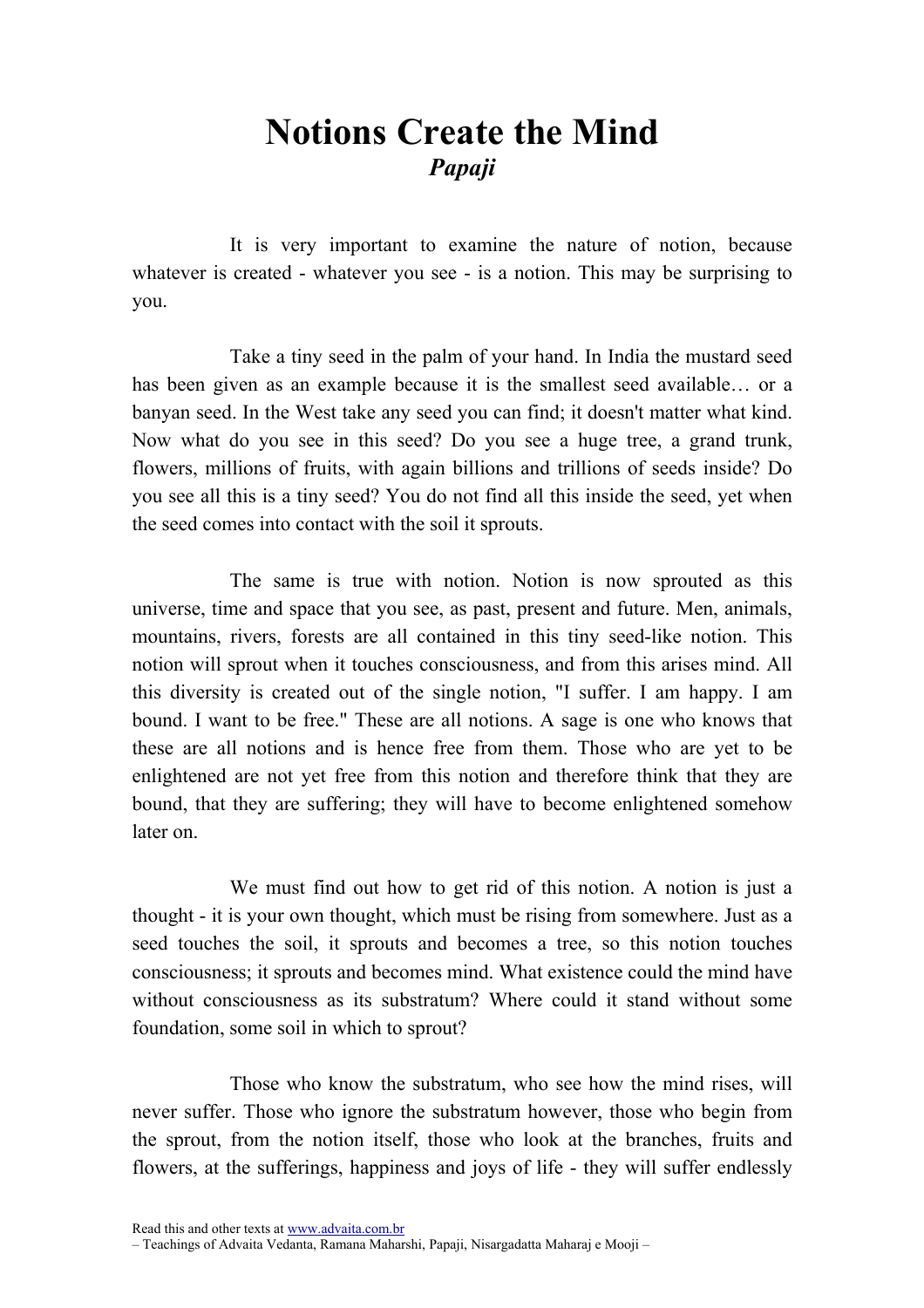because they do not know the substratum of all this. Thought is the substratum, thought is the mind, mind is time and space, mind is past.

How does the mind arise? When it rises it seems to be created; although it is not really true to say that it is created or not, that it arises or not. Both are seen simultaneously. When you see a mirage in the desert you see a river running in the desert, in the sands. The river which is running can be said to exist, and it can also be said that is does not exist. Both are true. People will go running to have a swim in it because it looks like a real river. And at the same time it is true that it does not exist, there is only sand, there is no river at all. Both are simultaneously true.

So you can say that this is *samsara*, this is the world. Or you can say that this does not exist at all. Both are simultaneously real. If you accept this, then to say, "This is not real." is true; and to say, "This is real." is also true - just like the mirage. This is all real because it sprouted from consciousness, and it is not real because it is only a notion. From the notion arises the ego, the observer, the observation and the observed. It is from here that the trouble starts. For the sage this trouble is not there; his observer, observation and observed are all the same and therefore he is happy. He who is yet to be awakened thinks, "I am the observer. This object which I am observing gives me happiness. I experience that happiness." He is in trouble. He will have to get rid of his own notions somehow, either by sitting with a saint or through investigation with his own discrimination and discernment, or with the help of some wise people.

So in investigating how to get rid of this ego which brings diversity there are two perspectives. In one there is no diversity. In the other, diversity and unity are the same; like the river in the desert which is both real and not real. In this there may be many diversities, but if you know their basis - the substratum from which they arise - you know them all. The waves in the ocean are no different from their substance - water. Many waves can exist without the oneness of the water being lost. In this diverse world people may look different with different views, different shapes, different forms, but their essence is still one. That essence is the same in all beings and non-beings. If you are aware of this you are free, you are happy. You are eternally blissful because bliss comes if you are aware of consciousness. There is no difference between bliss and consciousness. If you know that the origin of all diversities and sufferings is consciousness, you will not have any problem.